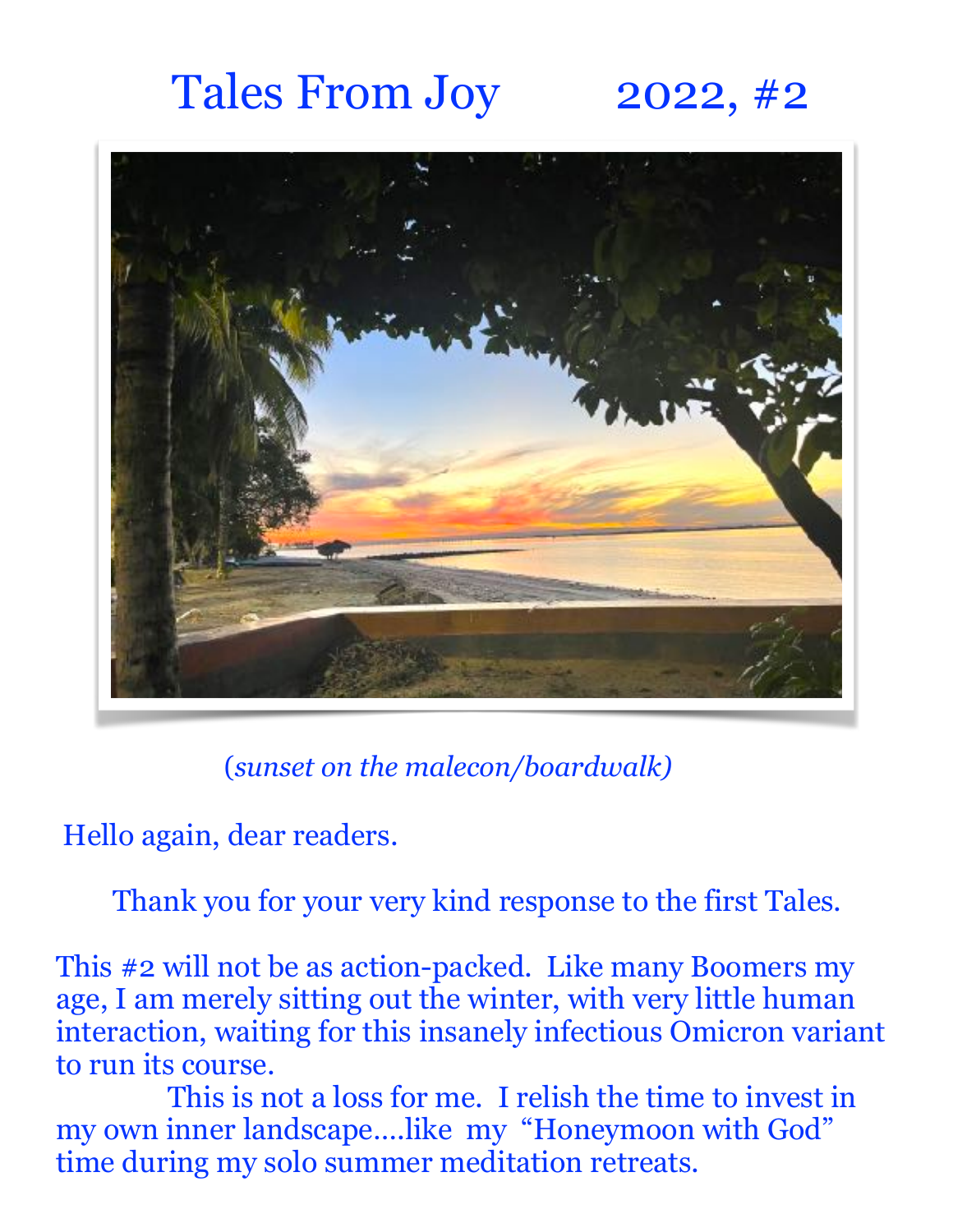My wonderful hosts here are keeping quite a distance now, too, for their own sake and mine.



Clemente stays busy with his many folk art projects and gardening We send brief exuberant greetings



back and forth many times a day. His son Odin refers to him as "the crazy old man"…but Odin must have noticed by now that I am a pretty crazy old woman.

Maria, Clemente's wife texts me often, sending blessings, but also keeps her

distance. She stays busy cooking, playing the piano and listening to New Age teachers like Deepak Chopra in the mornings. She borrows my bicycle occasionally, and wants to go hiking with me "someday."



Their son Odin, who has a doctorate in music (jazz improvisation), currently has Omicron and is isolating in his room. His wife and young daughter had it last week as well. I was a bit surprised to hear this news yesterday…and that no one had informed me earlier. I'm guessing that contracting an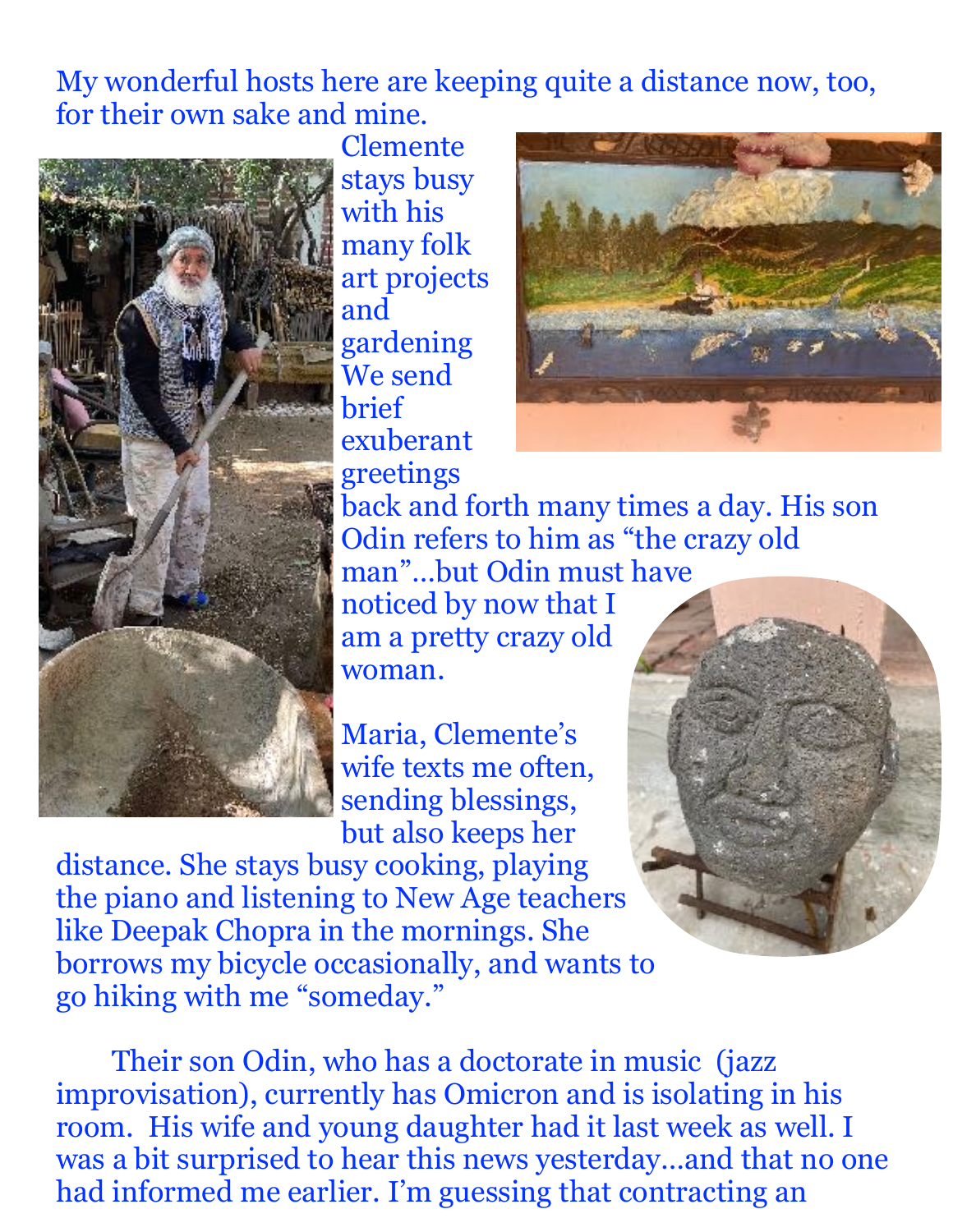

infectious disease, here in the Third World, has some negative social reverberations. Anyone else have experience with that? Or perhaps it's true everywhere?

And the only gringo that I ever see is my next-door neighbor, Chuck.

 Chuck is a gentle antivaxxer and anti-masker who feels

that this pandemic is mostly a hoax.

 Spirit seems to want me to deeply study the lessons that revolve around dispelling polarities. And you too, dear reader, can watch your mind as you read this Tale, if you'd like to join me. Years ago, in the Costa Rican jungle, (during an Anna Cox-inspired assignment), my daily companion was a kid named Ken who lived and breathed conspiracies! Even the



existence of the moon was under suspicion, as a media hoax. Ken's son, not to be outdone by his dad, was a flat-earther.

Like Ken, Chuck is also creative, kind, musical and intelligent..

 My computer crashed last week and Chuck (an engineer) helped me sort things out.

You wouldn't be receiving these Tales without his help.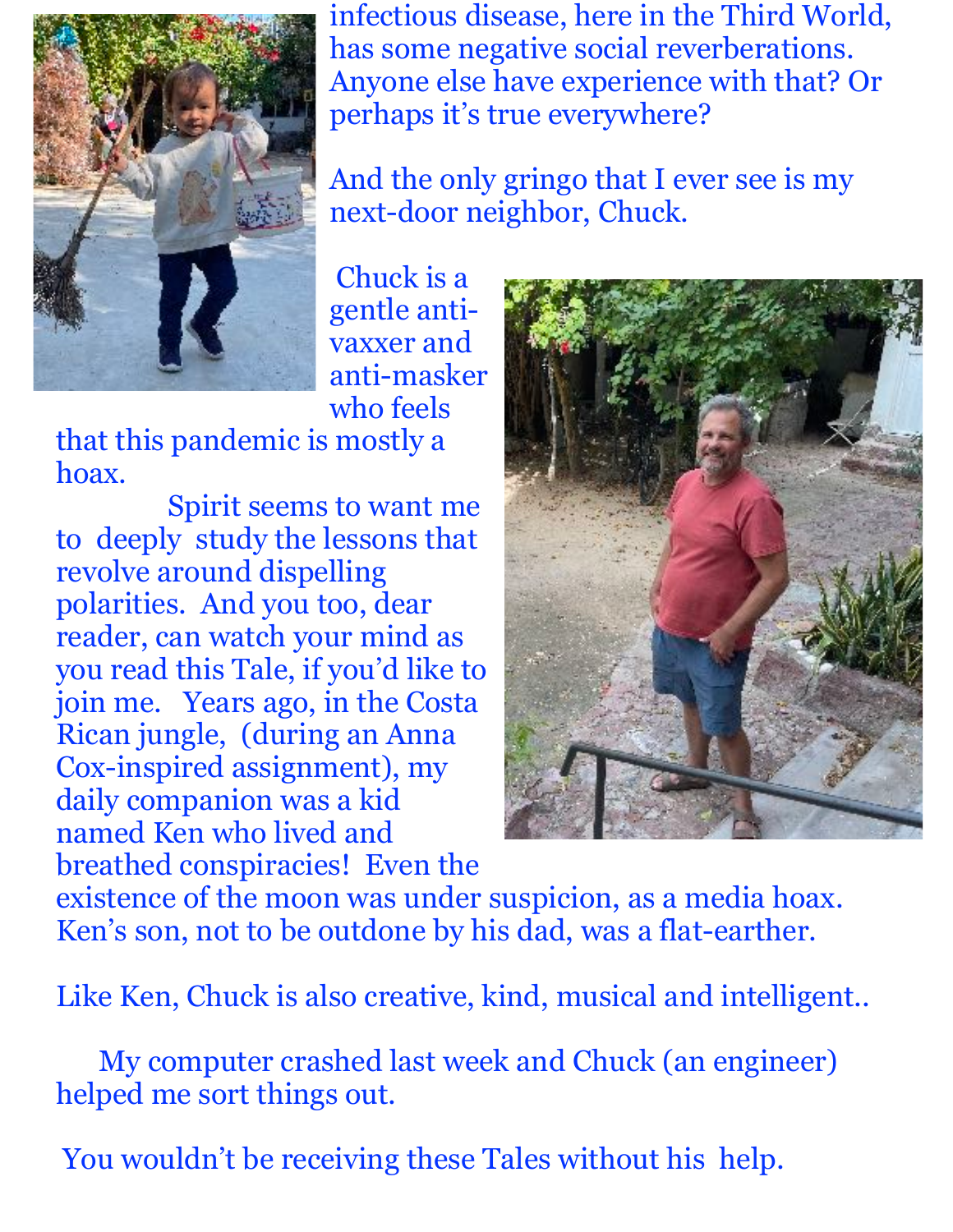

On the other hand,

Some days, I seem to WAKE UP and see all around me..

Like the incredible entranceway to my house:



I spent several minutes looking for my right sock while getting dressed yesterday. I finally found it

on my foot.

True, I was a bit hung over from doom-scrolling in the middle of the night.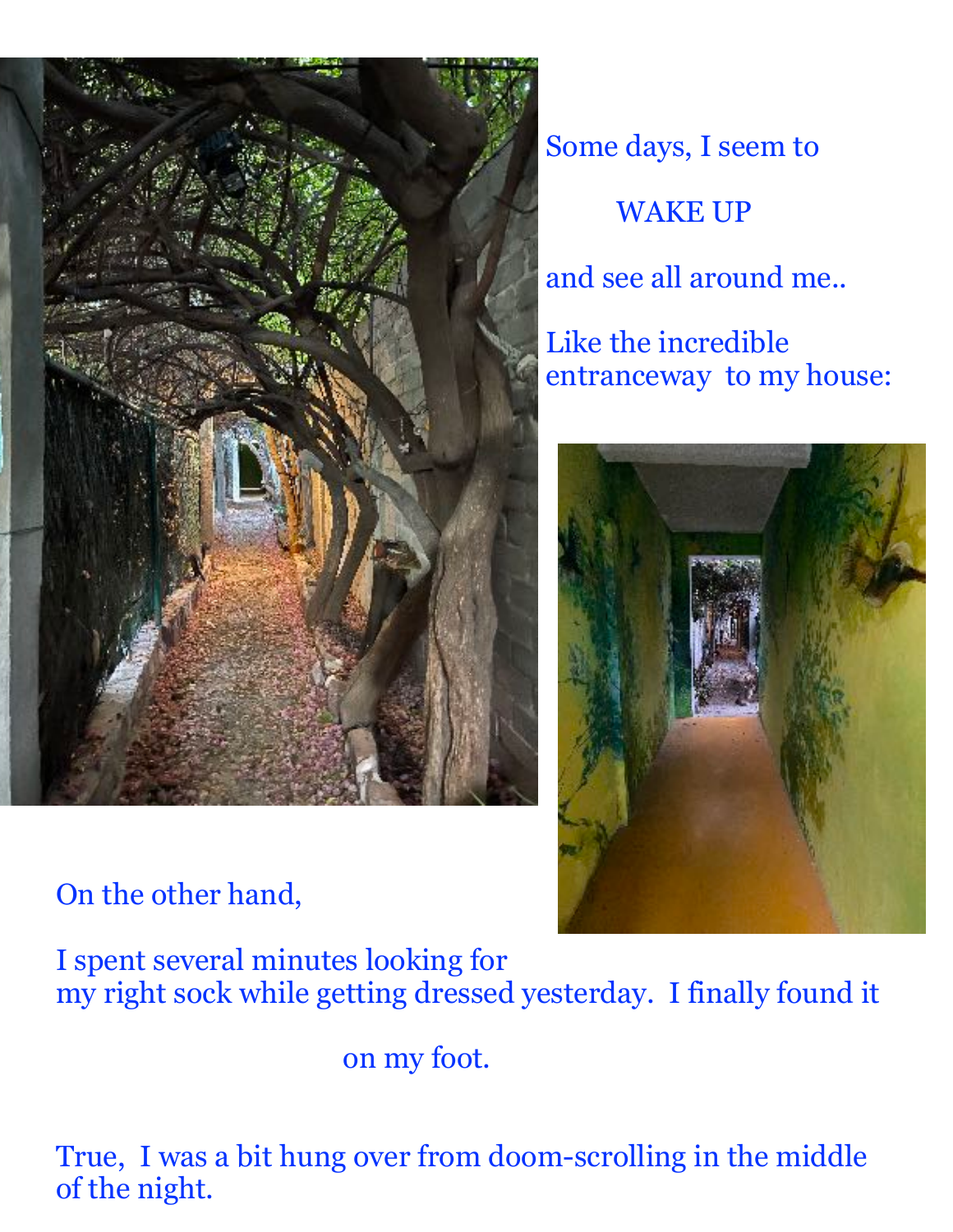## How DO we contain the empathic resonance of so many millions of suffering people, without sinking into despair or



becoming hardened or addictive?

I take refuge most of the day: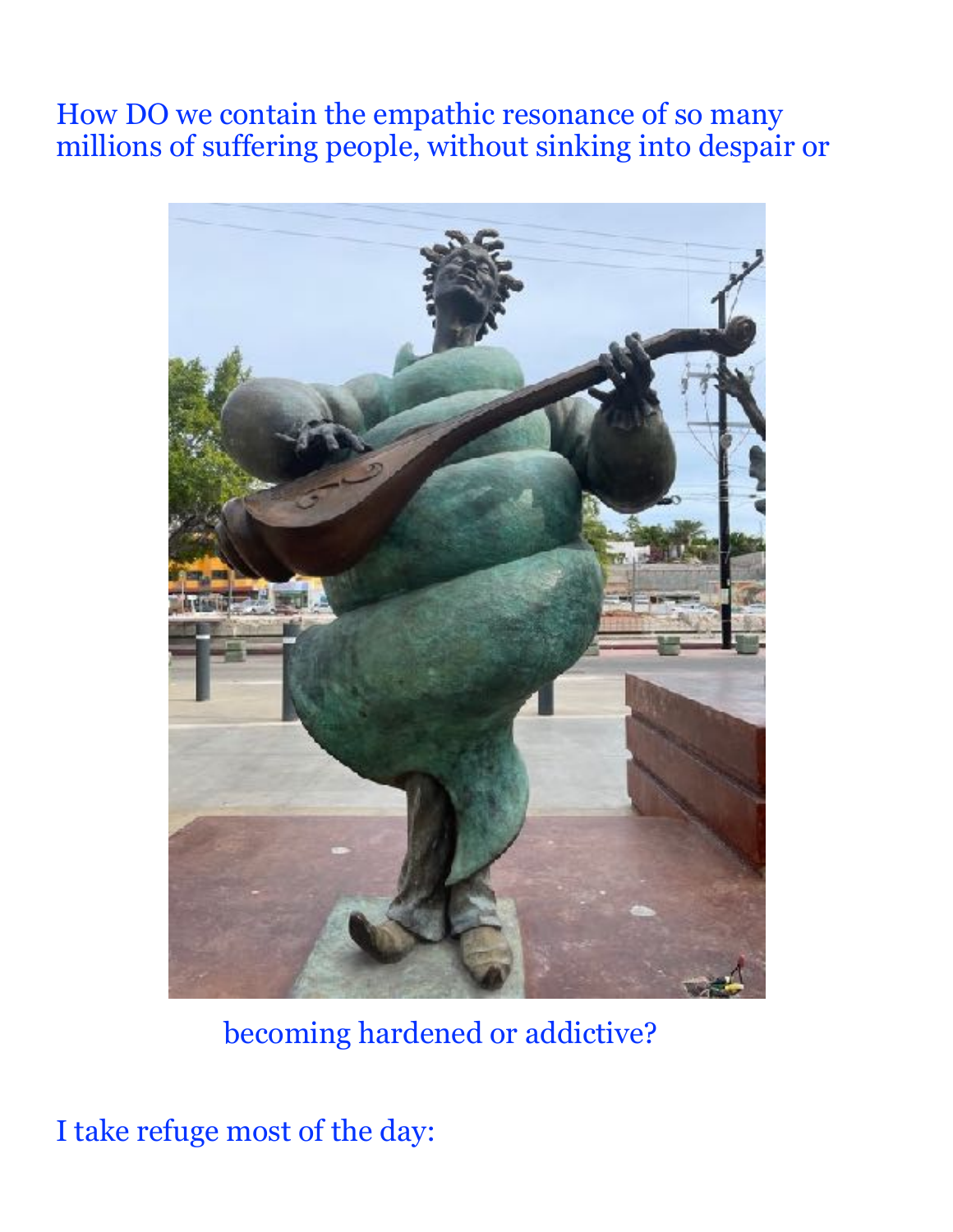At dawn by the bay, I center and "locate" myself :

\*\*by running dynamic rainbow spheres of light, which are connected via a kind of ongoing möbius strip that spirals around the chakras and continues well beyond this particular human

form. The process is limited by my capacity for holding the focus… but I'm seeing that the spiral is now expanding further and further out, after years of practice.

*Tis the season, as I said in Tales #1… to wake up.* 



 I realize that my description of sonar location will seem like a jumble of nonsense-words to most of you, dear readers. That's fine. I tried to create a drawing and even installed a new app towards that end, with zero success.

This practice was offered to me by Spirit years ago, but it didn't come with a manual for how to share the information!

\*\* I then continue inward with the "sweeping" technique that I learned from my root teacher, Goenka-ji, in the '70's in India. Even he despaired of sharing its complexity with Westerners, and altered his instructions, I discovered by listening to tapes from the 90's (after he had traveled to the West.) He ultimately opened 600 Vipassana centers around the world.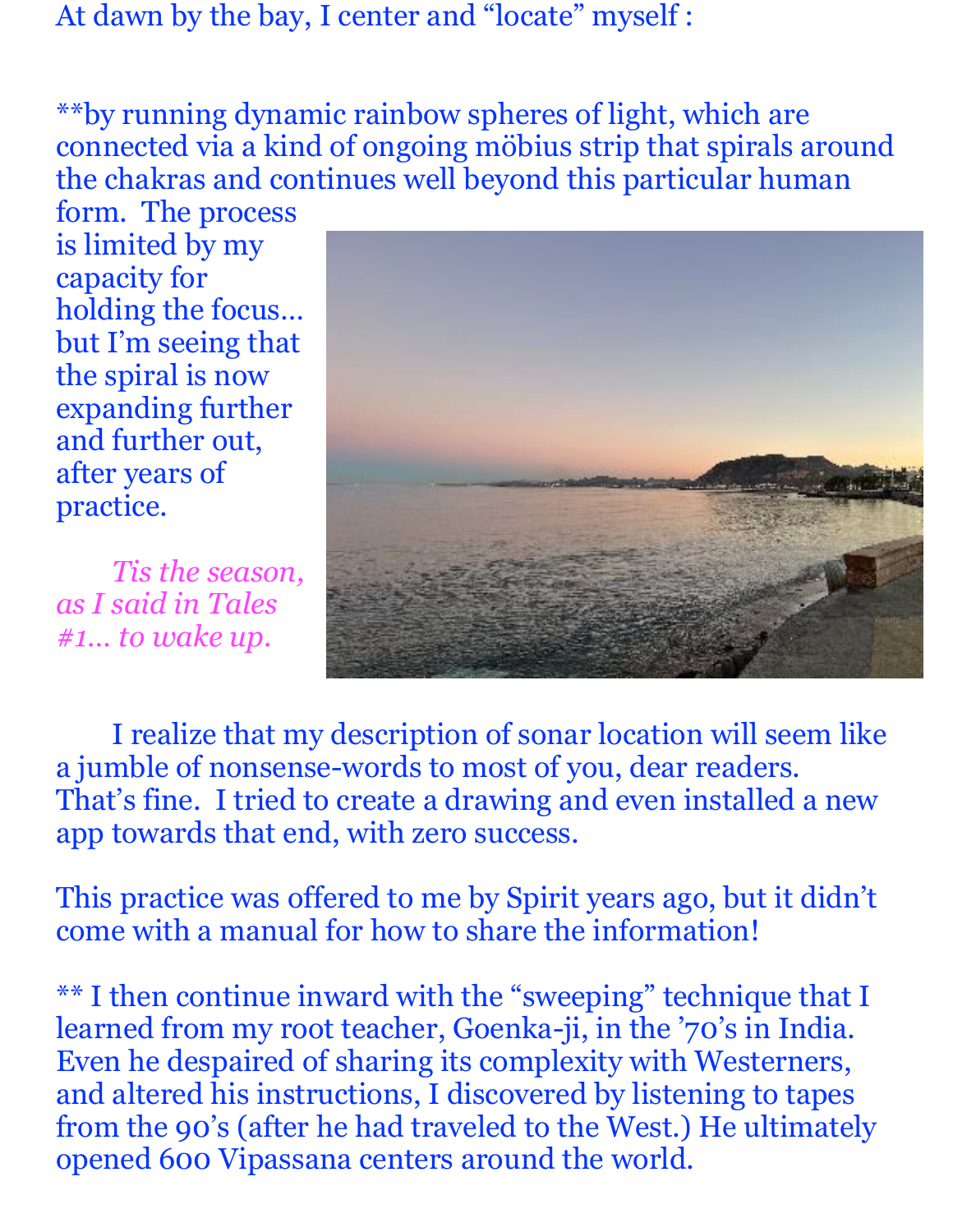\*\*there are several pilgrimage sites around La Paz, where I douse my soul with energy.

There is a small side chapel inside the huge Cathedral here.



I have been blessed this past year to discover St Teresa of Avila's mediaeval description of her "Inner Mansions" of the psyche.

I come here often to pray.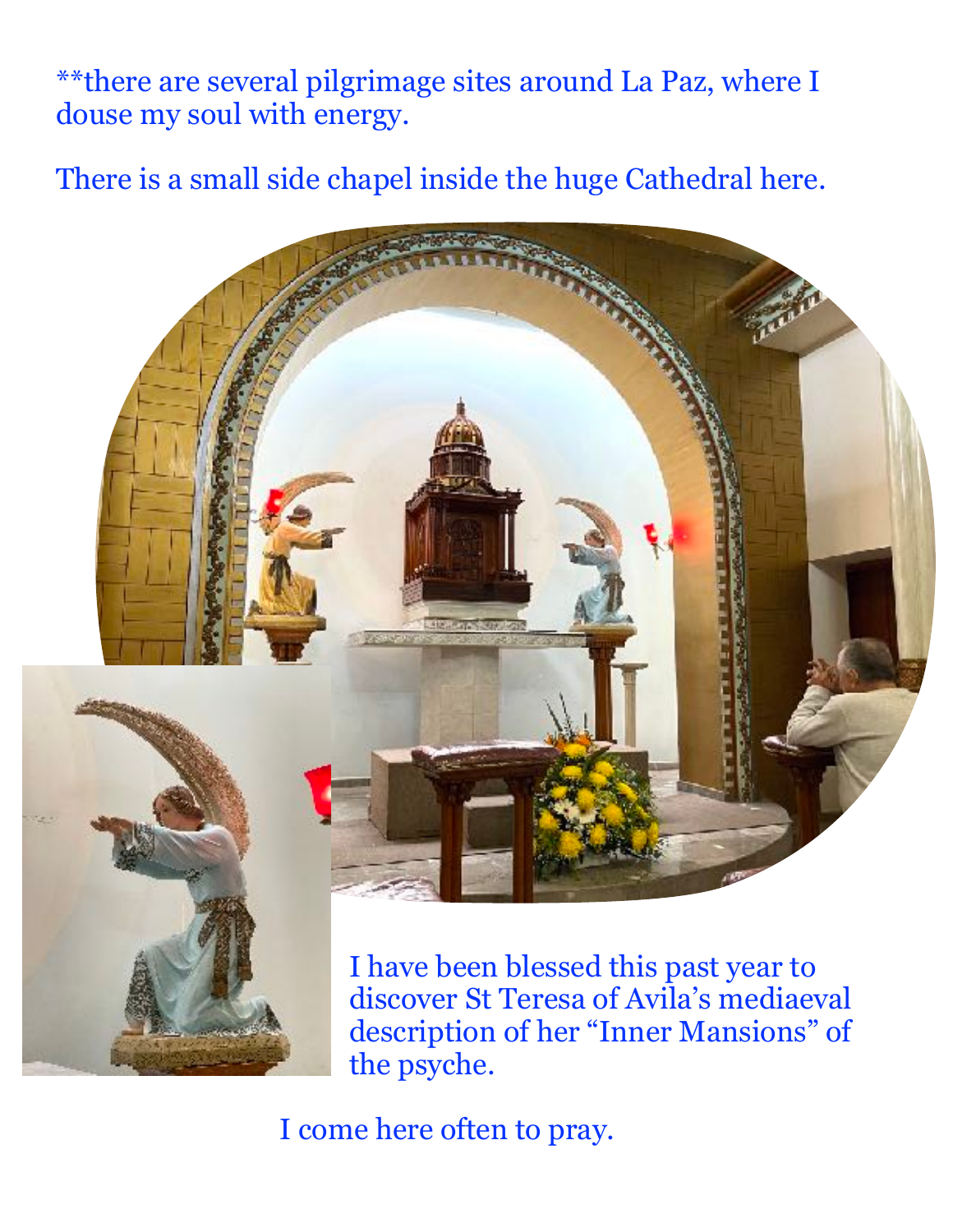I'll share other pilgrimage sites in upcoming Tales, dears, and more precise details about sweeping (which centers around the endocrines and organs)



Meanwhile, I need to add a postscript to my first Tales, wherein I talked about my own huge

RENOVATION

which was and is a combination of

 Penance - for my very sloppy diet and slothful habits while I drove all over America in the autumn.

Restoration/healing - from the Doberman attack, the trauma of my brother's stroke, my teacher's sudden passing, our American incivility…which could easily devolve into a civil war this year, and the inevitable unfolding of our heedless relationship with our Mother planet.

The words of Nelson Mandela are a great comfort to me: *Do not judge me by my successes. Judge me by the number times that I fell down, and got back up again.* 

As you well know, setting an intention and achieving it are two completely separate processes.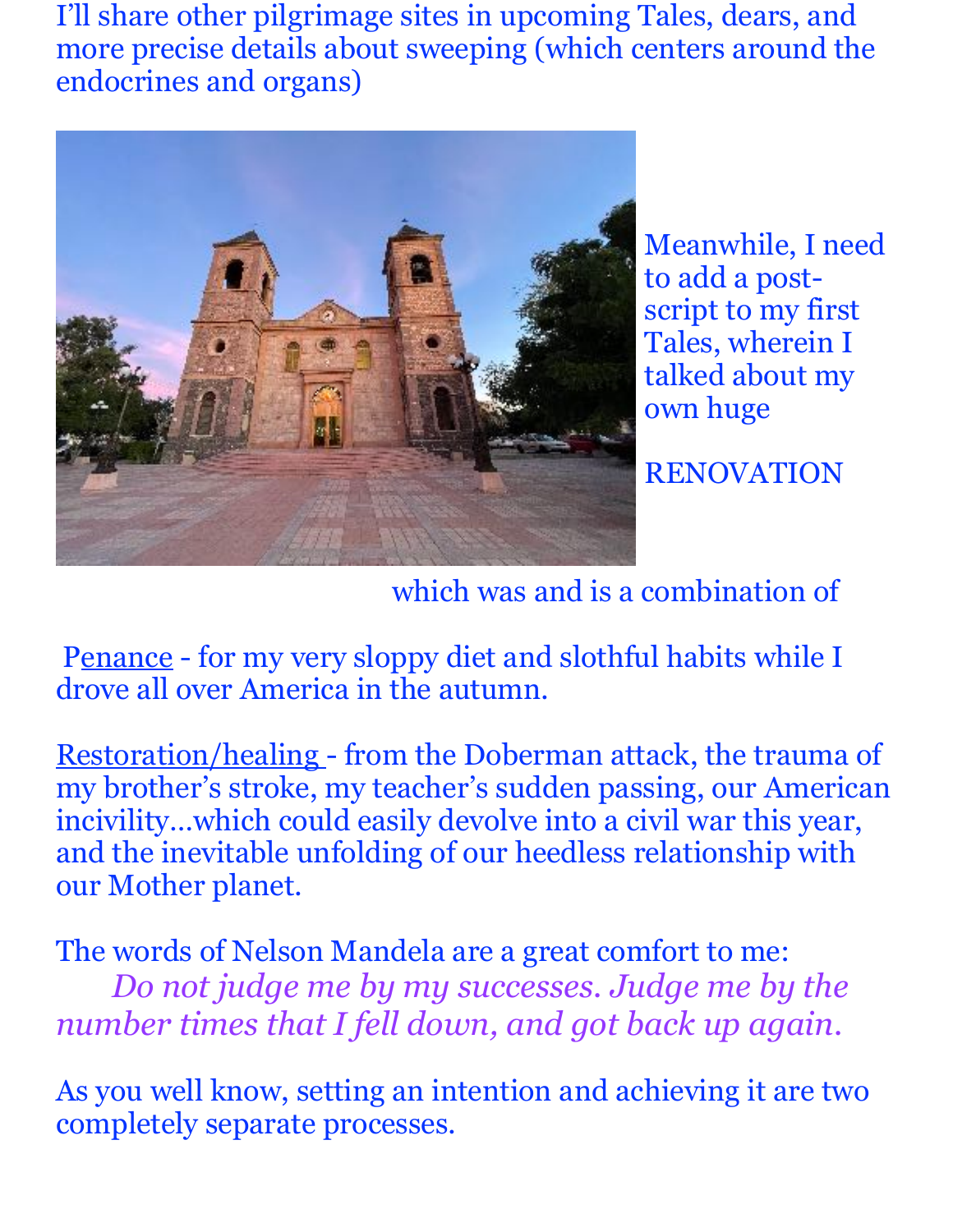My dietary intention to completely abstain from dairy, eggs, sugar and flour "*fell down*" repeatedly. But I *got back up again.* 

 This is my opportunity, then, to watch WHEN and HOW the plan succumbs to mindless consumption. I'm seeing that :

\*when I try to do my intermittent fasting for too long…something snaps.

\*When I start eating and simultaneously consume YouTube videos or news stories, that is an invitation to mindlessness.

\*If my inner child is thwarted or unheeded, she will exact dietary compensation..

 e.g. I bought a bus ticket last week to travel to one of the exotic beaches north of La Paz. But as the bus became insanely crowded, I realized that I HAD to disembark before departing, despite my double mask and face shield. I soon found myself in an outdoor seafood restaurant, gobbling deep-fried corn chips and a huge platter of chicken fajita.



 \* Self-righteousness and/or lecturing anyone about nutrition seems to coat my own psyche with a thick gooey sludge which soon renders serious injury to my own resolve.

(Please DO laugh, friends!

You, my dear readers, have become my *de facto* Mother Confessor and the opportunity to escape any wisp of potential impending hypocrisy. Muchas gracias!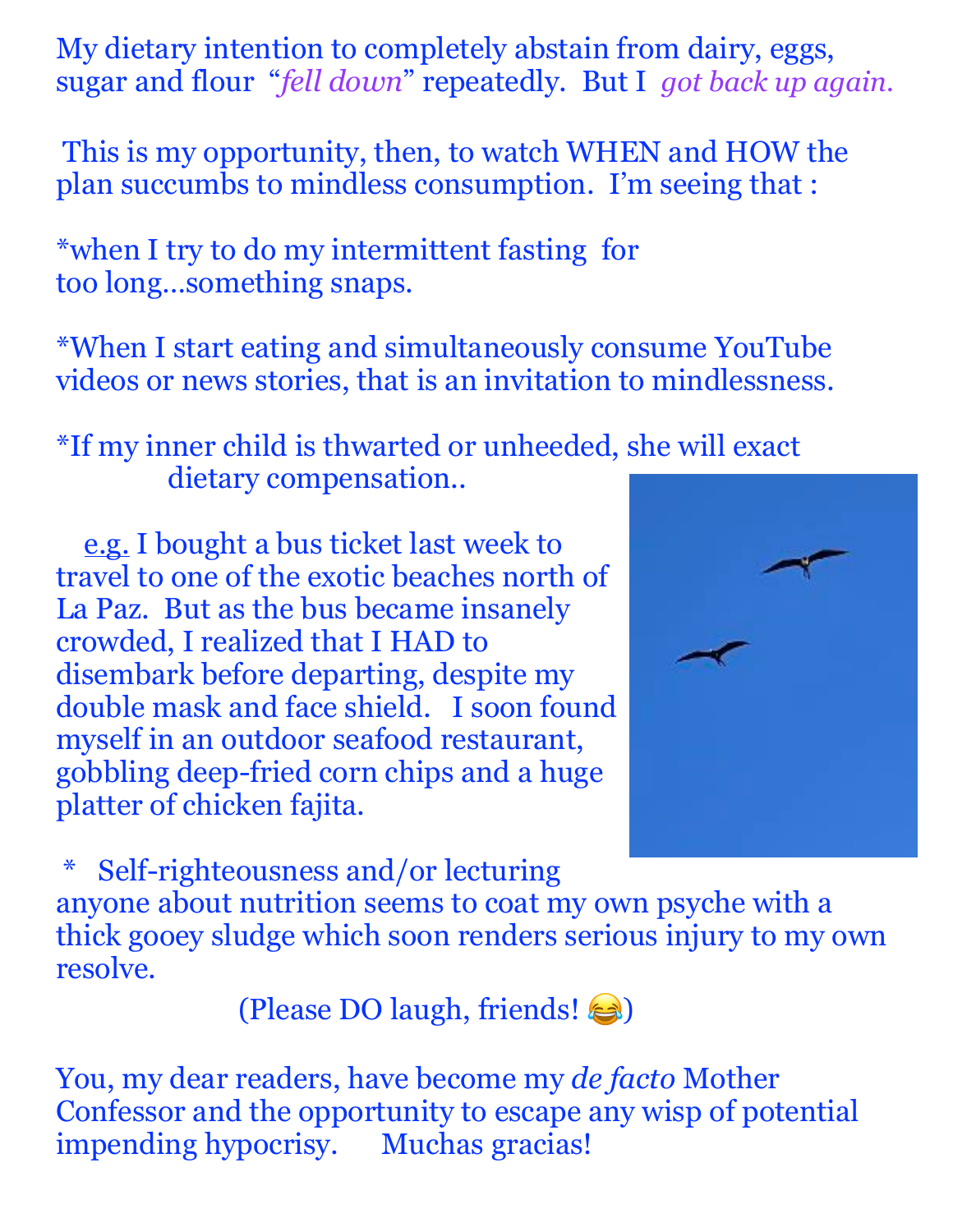## Part II Reflections of Maechee Sansanee

In the winter of 2020, (the last time I was in Thailand), a small group of us traveled to a national park in the Andaman Sea.





Nawng Joy, like me, suspected Maechee's demise was imminent, and seemed determined to create a season of happy memories. (She was Khun Mae's astral tour guide, much as Anna Cox is mine.)

We had fun, as well

as creating many videos of dharma wisdom for the Sattira Dhamma-Sathan website.

My last evening in Thailand, at the center in Bangkok in the March of 2020, was a kind of dream-come-true for me:

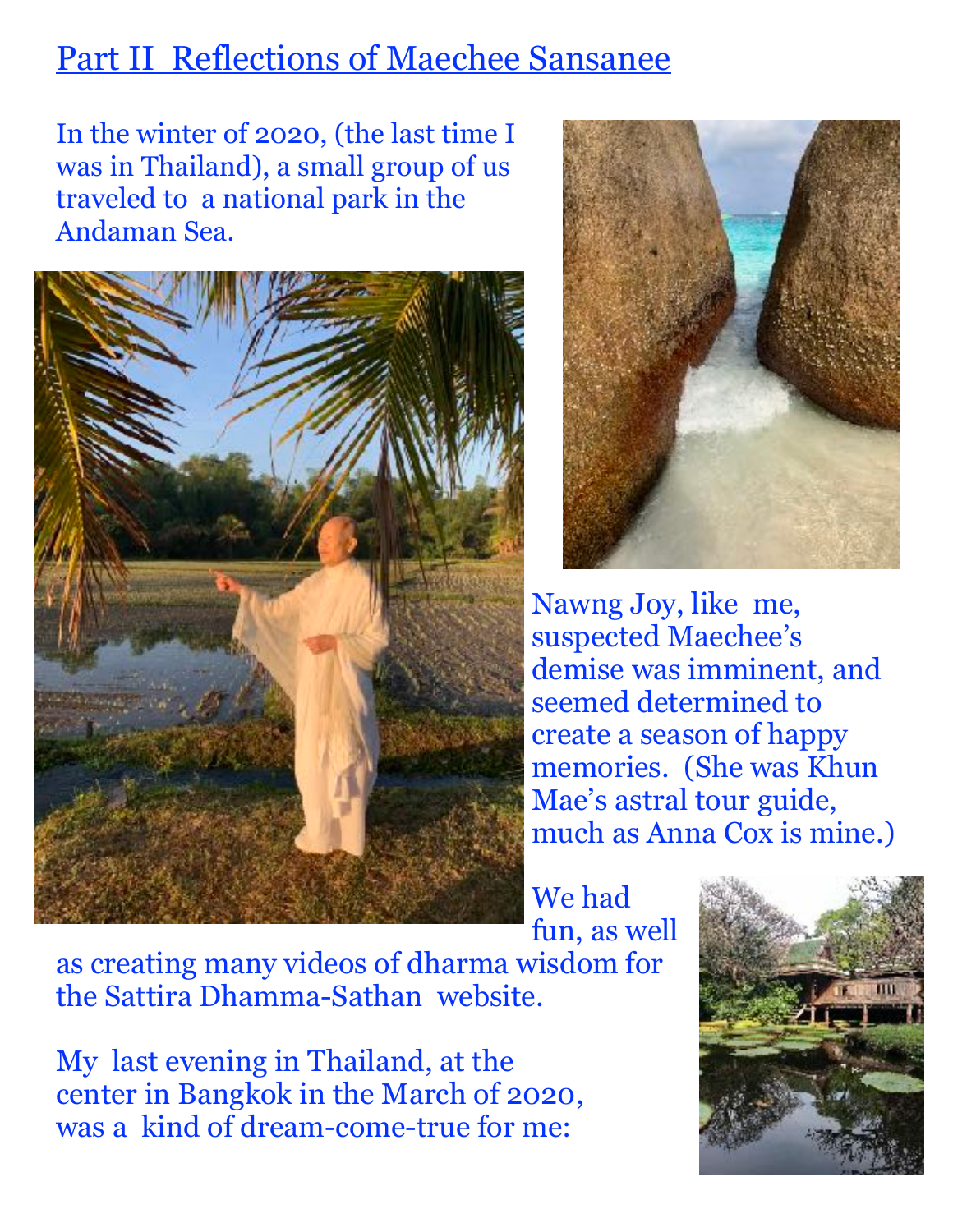After wishing a very fond farewell to the incredible Nepalese nuns (half of whom had made Buddhist history by achieving the previously unattainable rank of Geshe)..



Maechee announced, as the evening's ceremony was closing, that

*now Pa Joy will lead us in a dance.*

Except Khun Mae didn't speak English. Nawng Joy was always her interpreter as they circled the globe for decades.

 I was inevitably the last one to know about my upcoming performance as the camera crew and perhaps six hundred audience members and all of the forty nuns in residence, waited.

Khun Mae delighted in my ability to improvise, over our decades of touring Thailand. We both understood that I had to let Spirit take over completely, or my personae would be frozen into a paralysis of doubt and fright.

You won't ever see a photo of these nuns moving with me. To this day, dance and song are proscribed within the patriarchal orthodoxy of the Mahasangha in SE Asia.

 Nuns especially are prohibited from displays of creative merriment. This had never happened before, in public.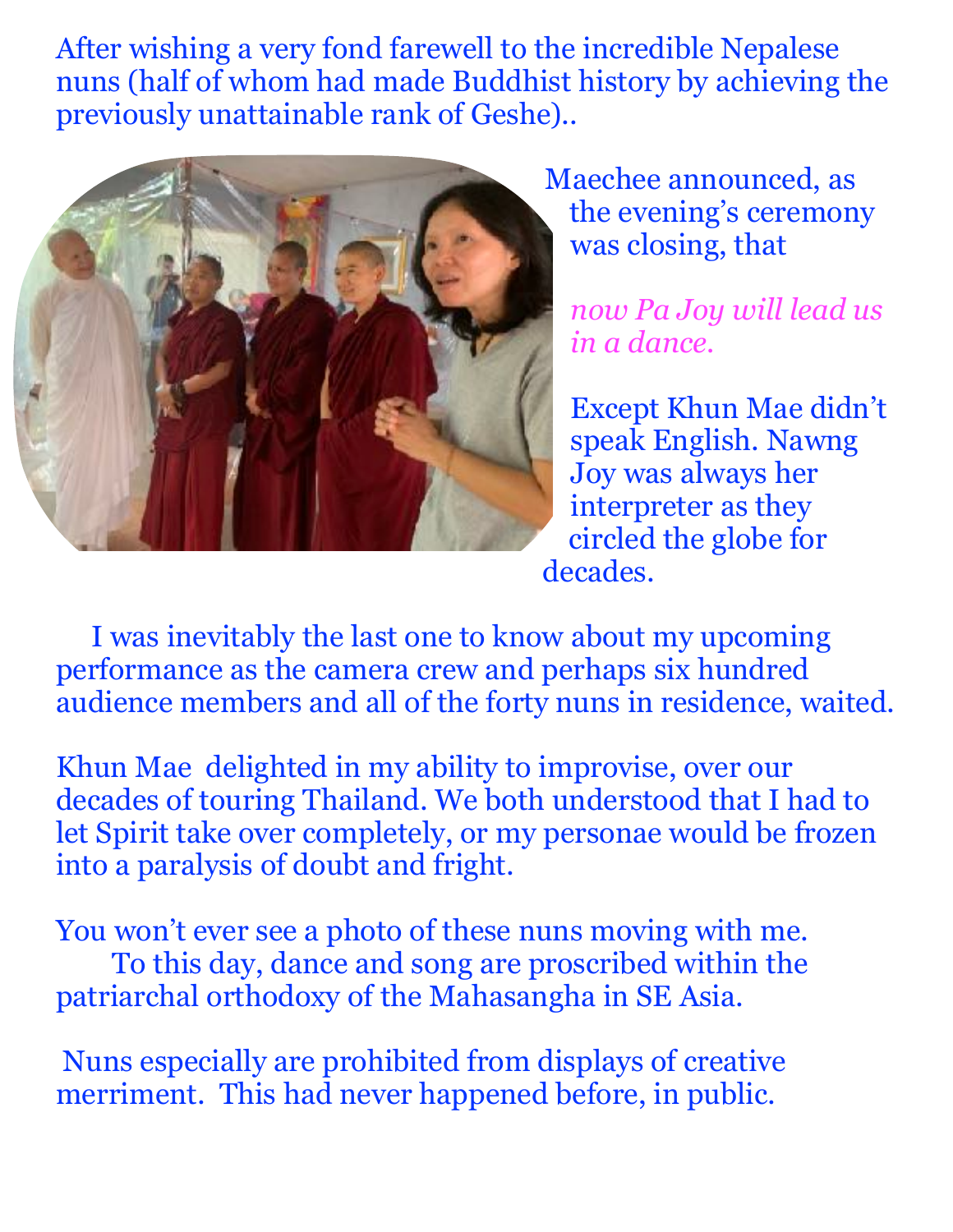So I dropped inside, and found the song "African Woman," by Chiwoniso on my Spotify app.

 I led the entire group in very simple movements, as Nawng-Joy interpreted my narrative - that women are soft AND strong, have feminine AND masculine properties and will carry the planet into a new era of kindness. But that we can't always be sweet and polite when demanding an end to slavery, exploitation and environmental destruction….

Because the nuns were behind me, I had no idea if they were simply watching or participating.

 My final gesture in the dance was to sweep my arm in a complete circle, moving upward. I then saw that

*Every one of the nuns, including Khun Mae, were following me.* 



And this photos is still forbidden contraband in the Asian world:

A nun dancing under the full moon in the rotunda!

We used to meet secretly in the evenings, as she and others shared their sacred dance.

To this day, I couldn't reveal her name, although I believe since has since disrobed.